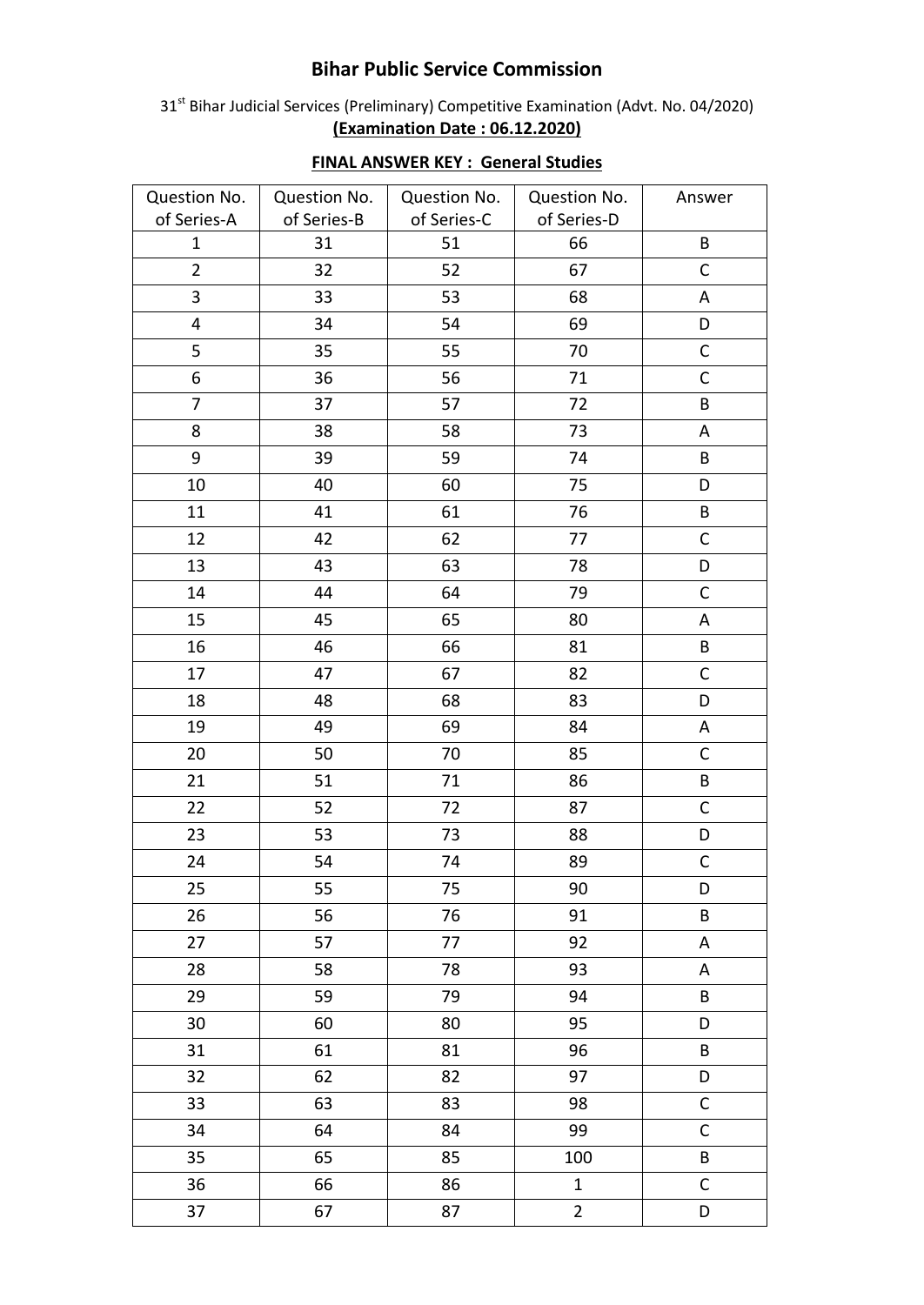| Question No. | Question No.   | Question No.            | Question No.            | Answer       |
|--------------|----------------|-------------------------|-------------------------|--------------|
| of Series-A  | of Series-B    | of Series-C             | of Series-D             |              |
| 38           | 68             | 88                      | $\mathbf{3}$            | A            |
| 39           | 69             | 89                      | $\overline{\mathbf{4}}$ | $\sf{B}$     |
| 40           | 70             | 90                      | 5                       | A            |
| 41           | 71             | 91                      | 6                       | $\sf{B}$     |
| 42           | 72             | 92                      | $\overline{7}$          | $\mathsf C$  |
| 43           | 73             | 93                      | 8                       | А            |
| 44           | 74             | 94                      | 9                       | $\mathsf C$  |
| 45           | 75             | 95                      | $10\,$                  | D            |
| 46           | 76             | 96                      | 11                      | B            |
| 47           | 77             | 97                      | 12                      | D            |
| 48           | 78             | 98                      | 13                      | $\sf{B}$     |
| 49           | 79             | 99                      | 14                      | $\mathsf C$  |
| 50           | 80             | 100                     | 15                      | A            |
| 51           | 81             | $\mathbf{1}$            | 16                      | $\mathsf C$  |
| 52           | 82             | $\overline{2}$          | 17                      | A            |
| 53           | 83             | $\mathbf{3}$            | 18                      | B            |
| 54           | 84             | $\overline{\mathbf{4}}$ | 19                      | D            |
| 55           | 85             | 5                       | 20                      | Α            |
| 56           | 86             | 6                       | 21                      | B            |
| 57           | 87             | $\overline{7}$          | 22                      | $\mathsf C$  |
| 58           | 88             | 8                       | 23                      | D            |
| 59           | 89             | $9\,$                   | 24                      | $\mathsf C$  |
| 60           | 90             | 10                      | 25                      | $\sf{B}$     |
| 61           | 91             | 11                      | 26                      | Deleted      |
| 62           | 92             | 12                      | 27                      | A            |
| 63           | 93             | 13                      | 28                      | D            |
| 64           | 94             | 14                      | 29                      | $\sf{B}$     |
| 65           | 95             | 15                      | 30                      | $\mathsf C$  |
| 66           | 96             | 16                      | 31                      | B            |
| 67           | 97             | 17                      | 32                      | D            |
| 68           | 98             | 18                      | 33                      | A            |
| 69           | 99             | 19                      | 34                      | $\mathsf C$  |
| 70           | 100            | 20                      | 35                      | $\sf{B}$     |
| 71           | $\mathbf{1}$   | 21                      | 36                      | $\mathsf C$  |
| 72           | $\overline{2}$ | 22                      | 37                      | D            |
| 73           | 3              | 23                      | 38                      | A            |
| 74           | 4              | 24                      | 39                      | $\mathsf C$  |
| 75           | 5              | 25                      | 40                      | D            |
| 76           | 6              | 26                      | 41                      | D            |
| 77           | $\overline{7}$ | 27                      | 42                      | $\mathsf{C}$ |
| 78           | 8              | 28                      | 43                      | $\sf{B}$     |
| 79           | 9              | 29                      | 44                      | D            |